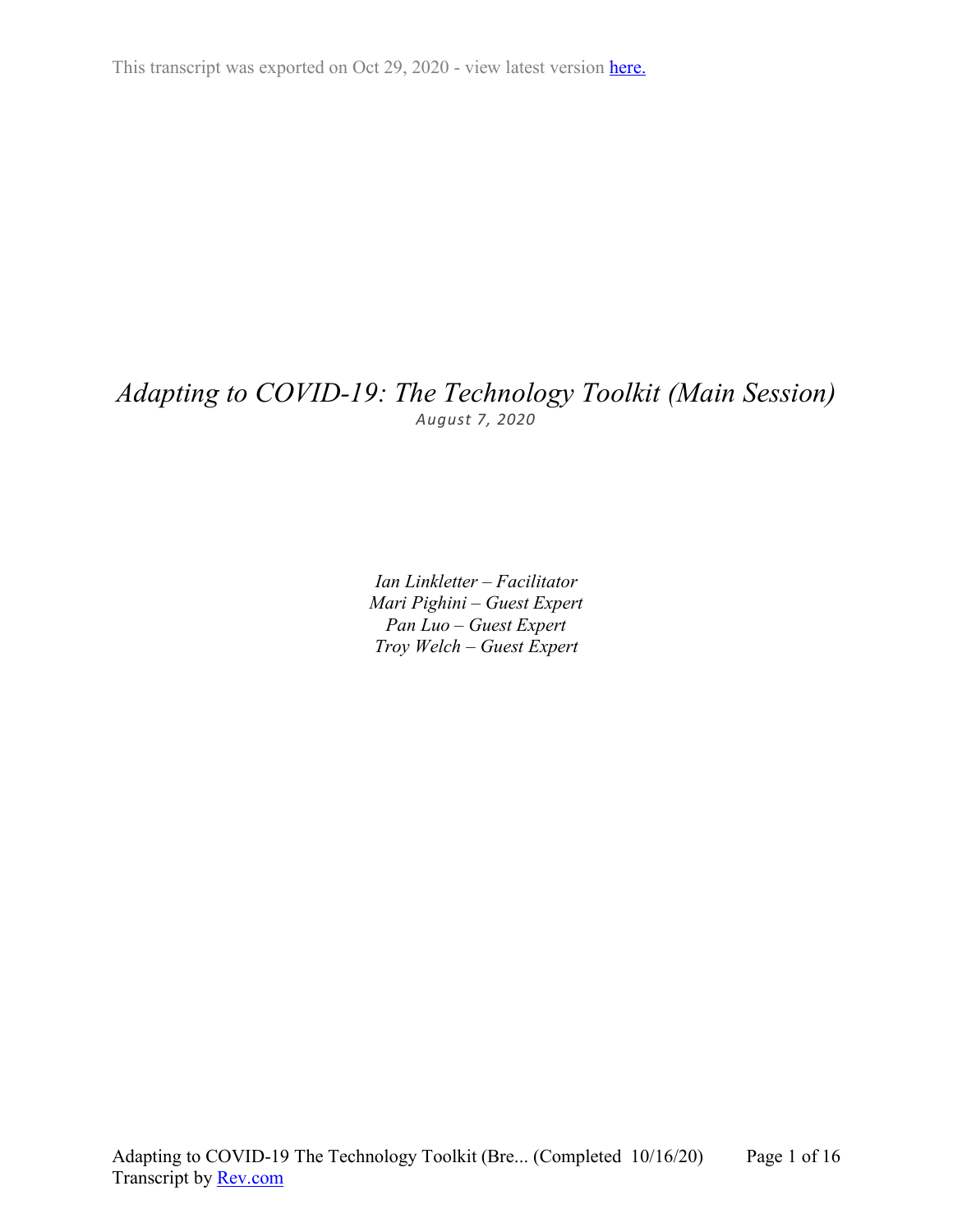# Contents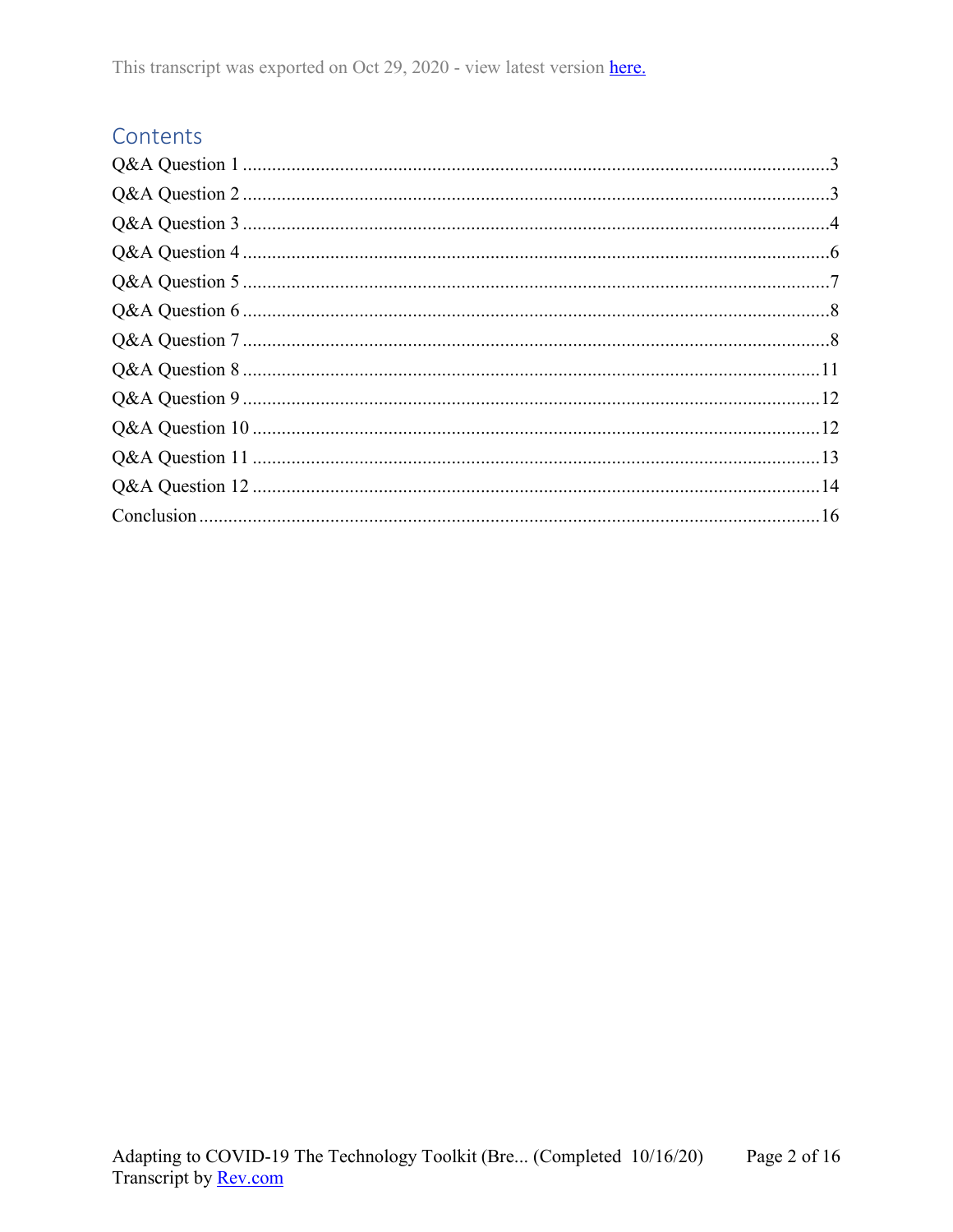Pan Luo:

<span id="page-2-0"></span>Question?

# Q&A Question 1

### Speaker 2:

Well, I've got a general statement maybe everybody else can relate to and tag a question onto it. Of course, I'm not in control of the institutional technology choices where I work. That's natural. That's a big institution decision and I recognize that. Part of my job is to help people make the best use of the technology that the institution has. I guess my question is, there are lots of other tools that faculty are interested in using but they don't pass FIPPA requirements or they don't know if they pass FIPPA requirements because they don't have the expertise to tell. Do you have any suggestions in that regard?

#### Pan Luo:

I'm really not the one to make the decision but we do have some very similar requests from faculty to our unit. One of our responsibilities are to investigate the tool and make the decision for the recommendation. For example, we are running different, a lot of learning applications and different applications can be hosted in different places. If some tool can be hosted locally, then we probably will go with the local option if the cloud version is hosted outside of Canada. Also, we are working on some of the tools. We are trying to get the tools to work with our learning management system, through LTI. I don't know if you are familiar with LTI. It's a learning tool inter-operability. It's an open standard so a lot of learning tools support that protocol. It makes the tool very easy to integrate with the learning management system.

#### Pan Luo:

The problem still if this when it comes to the privacy and FIPPA. We're working on a tool called LTI scheme which is a tool system between our learning management system and the LTI tool. In order to use a tool that doesn't comply with FIPPA, we are using LTI scheme to filter the information that we don't want resent to the tool. Basically, anonymize student information so the student can still use the tool but we don't send out personal information. That's something we're working on. We've come out a lot of different ways to get around the restriction we are dealing with. This is one of the example.

#### Pan Luo:

The other example is we host the tool locally. Something like Mattermost. It's an open source application. We run it inside of UBC so that we don't have that kind of restriction.

# <span id="page-2-1"></span>Q&A Question 2

# Speaker 3:

When you're making decisions, do you have a rubric that you're using in order to justify whether or not you adopt it to or not?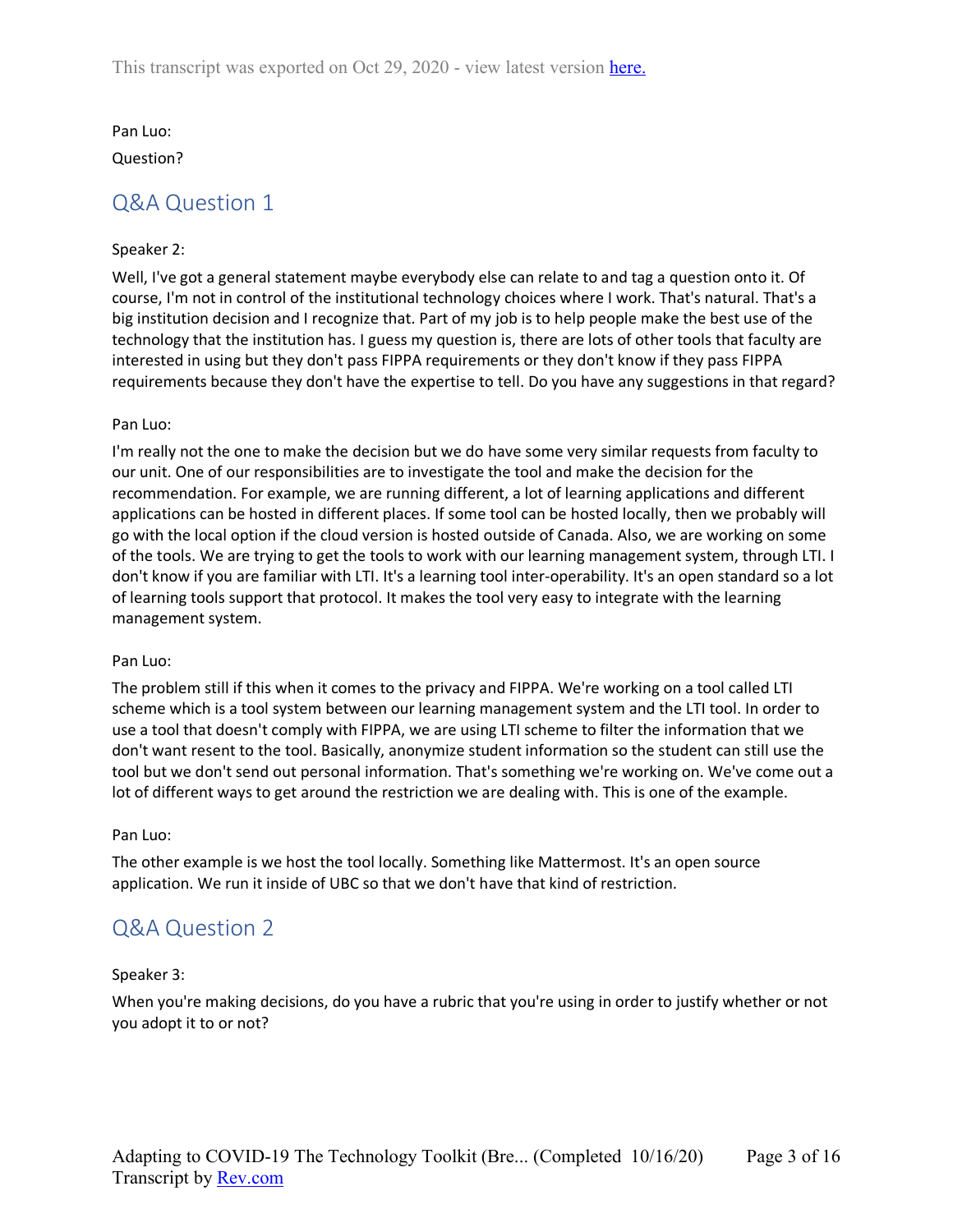# Pan Luo:

Well, we don't have a rubric but we have a working group. For example, we are giving a lot of peer evaluation tools, probably six or seven of them. We have a working group. There are faculty members, there are students, and there are staff. They evaluate different tools and eventually evaluate making their decision. I guess, they probably have some kind of rubric but-

# Speaker 3:

You don't have a standard one that you adopt depending on the tool.

Pan Luo: Yeah, probably not.

### Troy Welch:

<span id="page-3-0"></span>Sorry, I got in late everyone. It booted me out of the Zoom when I tried to enter the breakout room.

# Q&A Question 3

### Speaker 2:

I guess another question, maybe everybody might have some input for this one would be: What are you seeing faculty use most effectively at this time from the tools that you have available at your institution?

### Troy Welch:

Well, we're seeing them use synchronous sessions quite successfully. Also, video tools such as Kaltura and things like that. To some extent our support team is a little dismayed. Now, mind you, we only have the remainder of last term and the summer term withdrawn and people really didn't have that much time to prepare for those terms. To a large extent, they were trying to recreate a classroom experience online and we're hoping as we go into the fall that people will try to shift more to have online modes and ways of proceeding.

#### Pan Luo:

We see a lot of synchronized tools being requested as well like Mattermost, Piazza, Online Discussion, and just SMS. That's why we have a lot of requests for moving digital courses online so we're leveraging the Canvas and different integrations we have for Canvas.

Speaker 2:

Did you say Piazza? What's that? I don't know it.

#### Pan Luo:

It's an online discussion forum you can integrate with a learning management systems at LTI and students will go there and do their discussion. It's asynchronized, async discussion form.

# Speaker 2:

Probably your learning management systems already have discussion forums in it because almost every system includes that feature. Why are people moving to external tools for that?

Adapting to COVID-19 The Technology Toolkit (Bre... (Completed 10/16/20) Transcript by **Rev.com** Page 4 of 16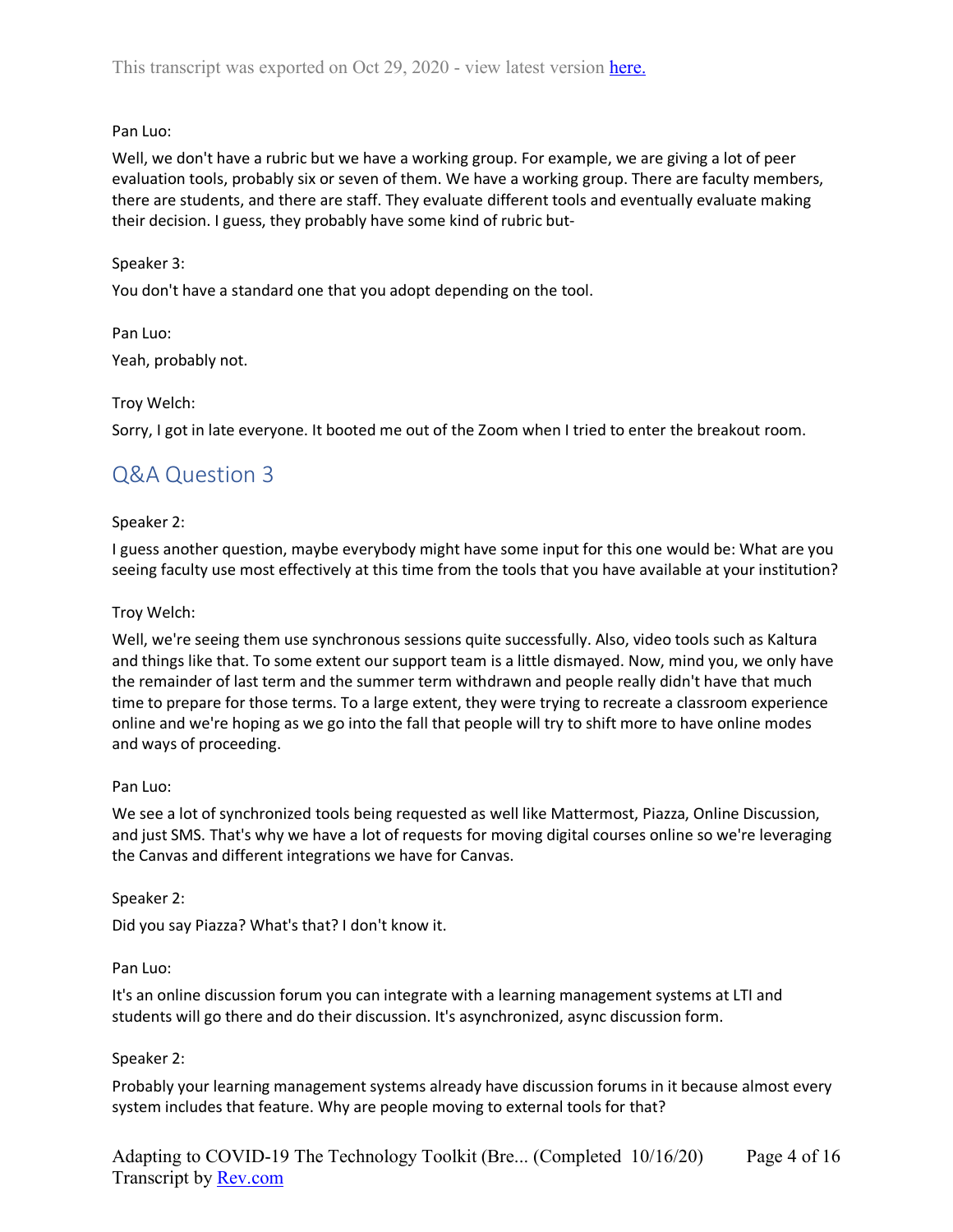### Pan Luo:

I guess it's not as good as external tools. They have a kind of all-you-want, but the feature-wise is not as good. It's not very easy to use so people sometimes opt to different external tools.

### Speaker 3:

I think they're used more for the chat features because usually the LMS chat is so bad. This is something that's they're more effective.

### Speaker 2:

I noticed on the UBC site that Flipgrid was recommended, but I didn't think Flipgrid passed FIPPA requirements because don't they host student information in the States? Has anybody seen any information about that?

### Pan Luo:

I'm not involved in the discovery of that Flipgrade tool so I can't say for sure. But sometimes if the tool doesn't comply, we negotiate with the vendor and they sometimes tend to [inaudible 00:09:25] in Canada. That could be the reason. But I don't know the detail so I can't say for sure. But if you need more detail I can find out and send it to you.

### Speaker 2:

I'd love to know because I think it's quite a very popular tool. It's easy to use and it's very engaging. People really like it. The discussion forums and the learning management system that I'm using now are, they're not bad but they're not easy to use. They don't show a visual. You can add video and audio to the discussion forum items, but they don't show a visual the way Flipgrade does. Flipgrade is very visual. Much more interesting-looking tool.

#### Pan Luo:

Yeah, I can find out more information. Maybe if you can send me your email through the chat.

#### Speaker 2:

I'll put it in a private chat.

#### Troy Welch:

The other thing, and you may already be aware of this, most institutions provide a privacy impact assessment if there's some mutual. It's not offered by the institution if you want to use. I know in the case of Thompson Rivers, you could use a tool like Flipgrid without Canadian servers. You just require students to sign waivers. If the student doesn't want to sign the waiver, then you have to provide alternate activities and assessments. But I know in a few places around campus, people are using tools that way.

#### Speaker 2:

My institution offers that option, too. But for faculty members who, maybe you'd collect, etc. the waivers, it's kind of troublesome-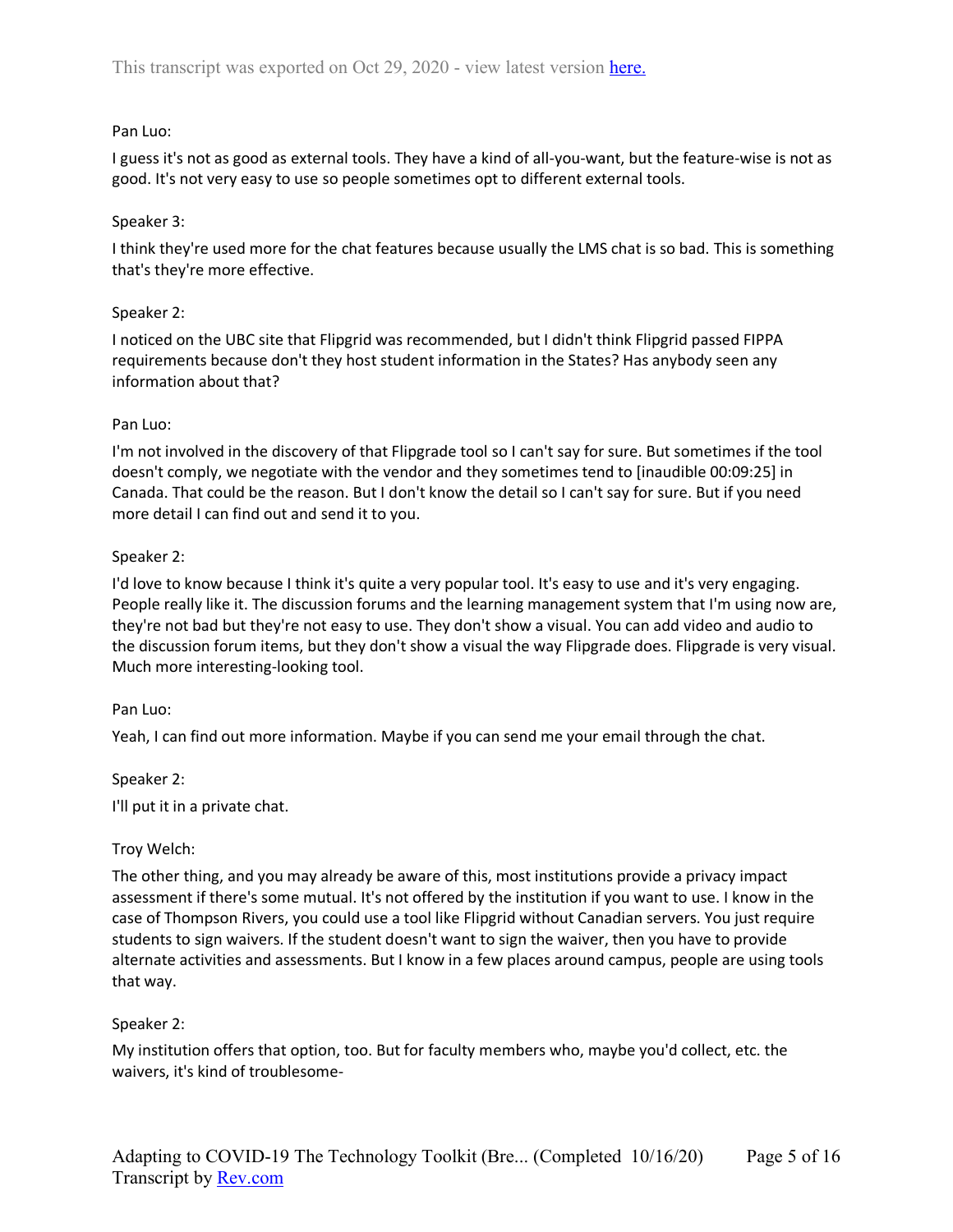# Troy Welch:

# I know.

# Speaker 2:

... especially if it's a big class. I mean, sometimes it can be quite a management issue if you have 80 to 150 students in a big class.

# Troy Welch:

Certainly. Then, one of them objects and so now you've got two different streams to run. I could appreciate the difficulties of that.

# Speaker 2:

People with smaller classes might be willing to do that, but I can't see anybody with a big class taking that. I wouldn't as a faculty member. I wouldn't do that.

# <span id="page-5-0"></span>Q&A Question 4

# Troy Welch:

Then, it got quiet. It's like being on a radio station. You can't have dead air. I'm involved with the open ed-tech coop and one of the tools we're looking at bringing onstream this fall is called E-lab FTW which is an electronic lab notebook system. It's very popular in science and health science course and so we're exploring that and hoping to bring that to that UBC is offering this fall.

Speaker 2:

What are the features of that one?

Troy Welch:

It's got a number of embedded tools for drawing things like, I think, molecular models and chemistry equations and mathematical equations. The types of things that students would normally create by hand in a physical lab book and then submit and then take back. Then, of course, the student doesn't have the lab book while the instructor's grading the lab book. I guess the idea is to provide the online lab book as sort of a focal point for the lab experience. I must admit a good portion of the tool didn't necessarily make sense to me but quite a few science instructors are excited. We'll see if I can dig up a link.

Speaker 2:

Is it easy to use?

Troy Welch:

Supposed to be. A pop-up link here and I know they have a demo site up. If you're interested, it'd be worth popping through the demo site.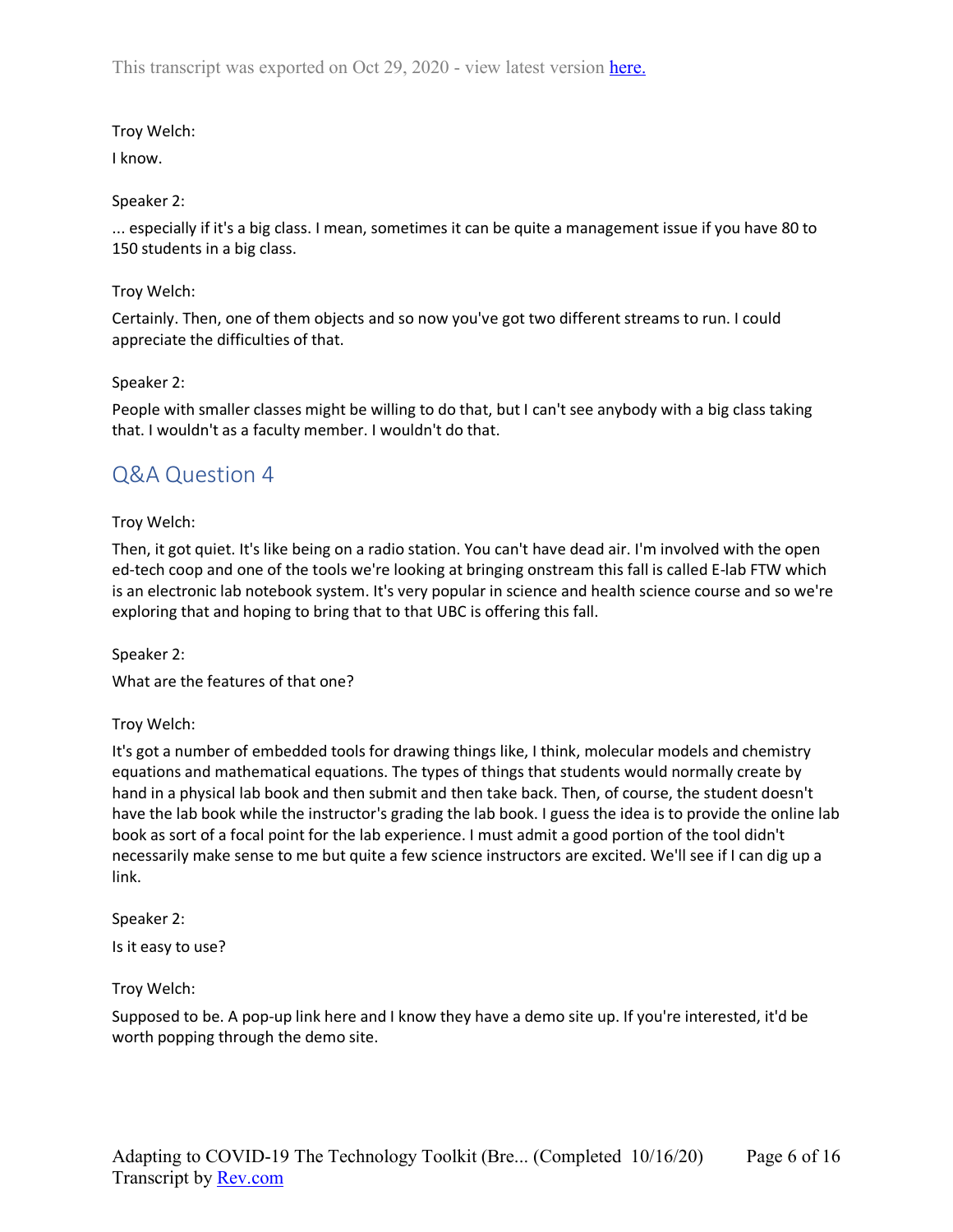Speaker 2:

Yeah, I'd like to take a look. Ease of use is so important for both faculty and students. If the learning threshold is too high, most people won't spend the time on it.

Troy Welch: Absolutely, yeah.

Speaker 2:

I know there's been a lot of change going on over the last few months, but I have to say I've been pretty impressed by the number of faculty where I work who have never really wanted to use technology before in their life, how they stepped up. They did. It wasn't easy for them, but they did.

Troy Welch:

It's pretty incredible. Then, the support teams. I mean, I'm on a team with their support people and I'm just amazed at the way they're trying to get people up to speed as best they can.

# <span id="page-6-0"></span>Q&A Question 5

Troy Welch: Oh, H5P. Hi, Emily.

Speaker 2: Oh, H5P is good.

Troy Welch: Yeah, it's a great tool.

Speaker 2: We hear that quite a bit.

Troy Welch:

They announced just recently a new content type that, I believe is called-

Speaker 2: Book Creator?

Troy Welch:

Yeah, Book Creator. It enables you to collect other content types so you could have two or three presentation things and a self-diagnostic, and then a quiz related to a chapter. I think it's going to be a game-changer for people who are heavy H5P users.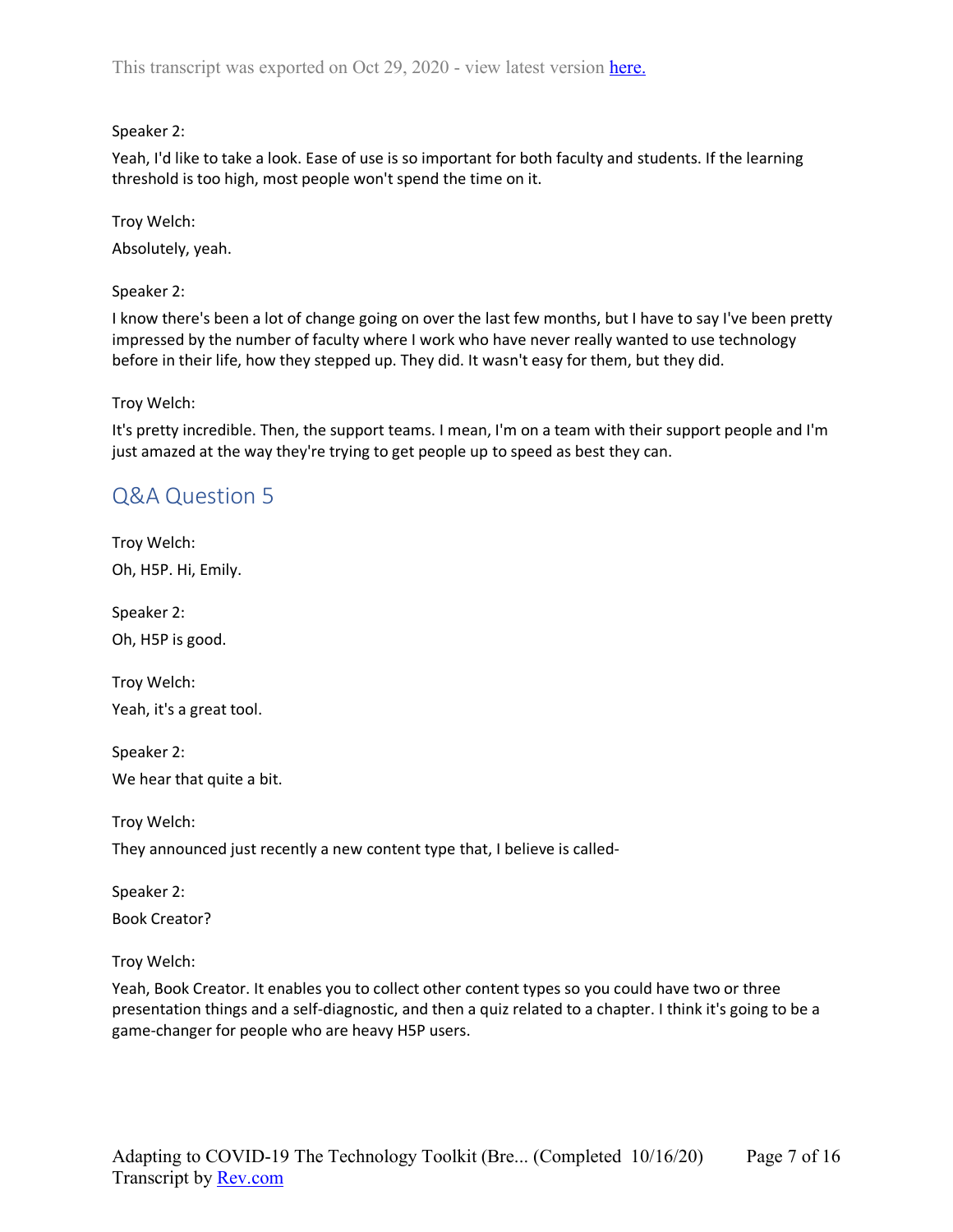# <span id="page-7-0"></span>Q&A Question 6

# Speaker 5:

The issue for me right now ... well, one of the many issues, is trying to find, carve out time to learn how to use some of these tools. Because, I mean, the spring term was busy enough but I'm very worried what fall is going to be look like. Next week and the next couple of weeks, things start ramping up with people coming back from vacation and I just don't know what it's going to do to the time some of us have to really explore and to create materials. Because I create all the training materials for our elearning area. Trying to carve out the time to do that, I just don't know. It's going to be quite interesting to see how things go.

### Speaker 3:

I think that we, starting this summer is, at least, we started kind of using, creating community as a practice and using power users to create documentation and do, not training, but we can meet once a month or every other month to talk about what we're doing. If we can do a little demonstration, I think that it helps to get people excited and advances people's learning without them necessarily having to spend a lot of time using the tools.

### Speaker 5:

We've just created a learning technologies community practice that was created over the summer while I was on vacation. I'm looking forward to kicking that off. I think it's a really good way to, at the very least, to have people show off to other people what they've been doing. Even if they're not creating the materials to actually build that support from the peers is a really good model.

#### Pan Luo:

We also hire some student. We call them academic continuity rovers. We do training for them and then they can help creating the materials and training materials, and also they can help faculty members when they need it.

#### Speaker 3:

We've been done that as much. We have used [inaudible 00:18:51] start captioning videos because that's been kind of a barrier. A lot of instructors don't want to do that themselves. They don't have the time or the skill. But, I mean, it's not difficult so we've been able to harness students to do that.

# <span id="page-7-1"></span>Q&A Question 7

#### Speaker 6:

I was going to ask, because we're also starting H5P and e-portfolios. Yeay! Every faculty member has a different platform that they are in love with. I was wondering if you guys have any advice on where to start. Just getting people going, tales from the trenches, things to avoid.

#### Speaker 2:

Well, I have to say, over the years, most of the users I've seen of e-portfolio were not well-thought out at the beginning. They were kind of an add-on to a course. It wasn't motivating for the students to use it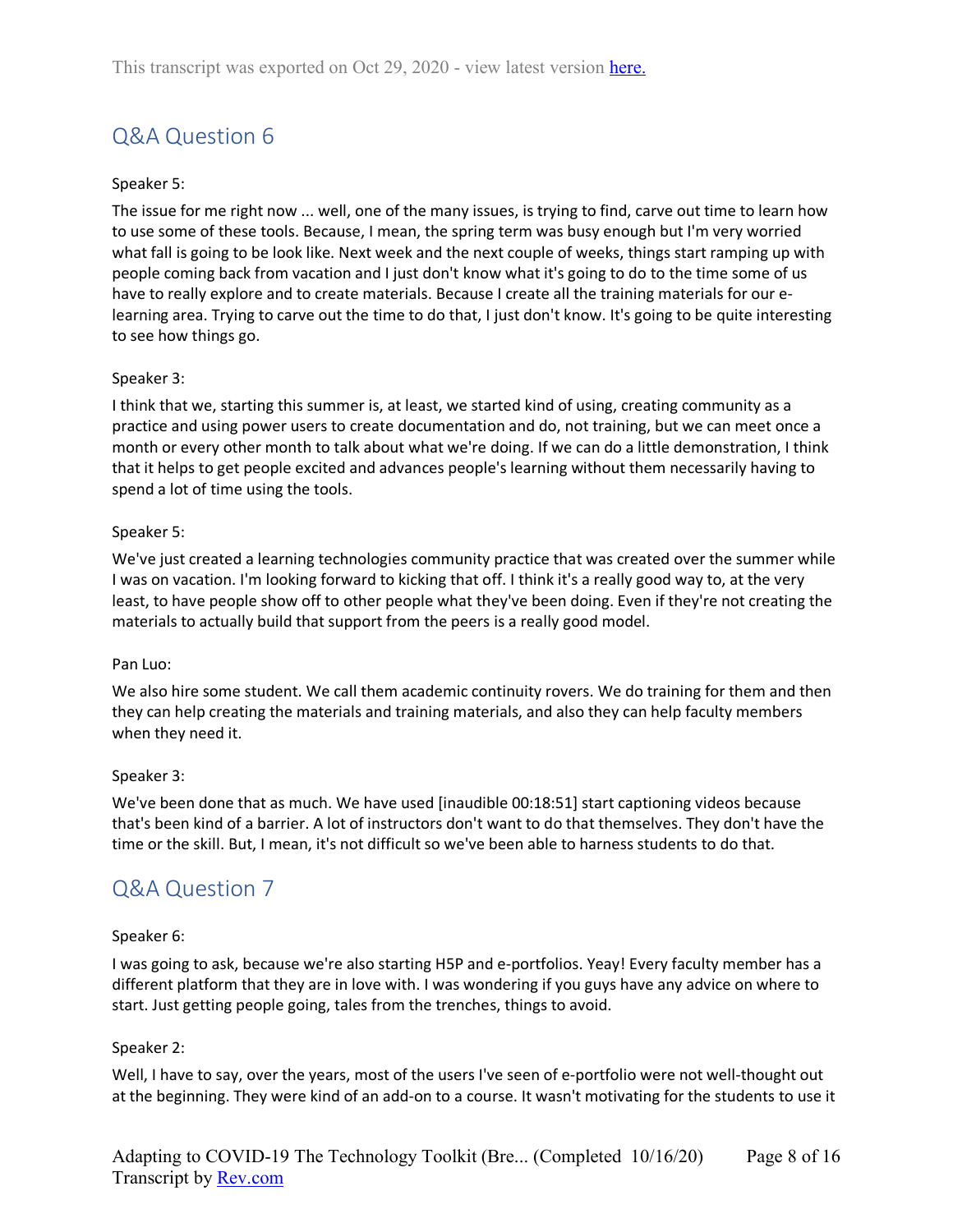and it wasn't motivating for the faculty to keep tabs on it because it didn't really contribute well to the course. I would say if people are going to use e-portfolios, they can be a great tool, but it has to be integrated right into the course. There have to be course assignments that are put into the portfolio in some way and count towards the grade, and are reviewed and shared by the students amongst themselves as well as perhaps to other audiences. It has to actually be well-thought out in advance because all kinds of stuff looks cool but if it's not integrated, it's just a lot of work.

### Speaker 2:

When I was a faculty member, I took over a course that had an e-portfolio. The students had to submit stuff to it every week. Every student. And at the end, I have to mark them and they were massive. I didn't really feel that they added value to the course because it was just, "Here's a cool tool. Let's use it." What they should have done and what we did later on was we made the portfolio into something that the student could use to show evidence of their learning to somebody who might be a future employer or something. Some future use for their next core constructor or fulfill their family, depending upon what kind of course you have. Something that would add value to student going forward, not just as an end product for that course.

#### Speaker 3:

I think it has to be a program-level adoption. It's going to be integrated. In every course, it's going to be a learning outcome associated with that e-portfolio. But I also think, I mean, one issue that we run into is that we support faculty, we don't support students, but somebody has to be able to support the student in using that technology. If you don't have that, it's not necessarily going to work out for a lot of students.

#### Speaker 6:

I do both so I also support everybody. It's fun.

#### Troy Welch:

There's a few really important points in there. One I think is the process is creating a portfolio in addition to giving something that students can show potential employers. We use WordPress a lot for portfolios. The reason is that once students are done that process, then they know how to build a website in WordPress. We've heard of students where they've been applying for jobs and two candidates have been equal, and one of them had experience building stuff in WordPress, and that was the gamechanger.

#### Troy Welch:

The other thing to be careful of, because this happens a lot where five different courses will have five different requirements for the portfolios associated with that course. The student winds up creating five different things. This is where the program level portfolio is really important because then it becomes a cumulative portfolio for the student.

#### Speaker 6:

That's something I've been trying to get everyone to understand. That this is an institution-wide, program-wide thing if we take it on. But I'm dealing with a boss who saw some at another school and now he's all about this. We're trying to see if we can make it happen.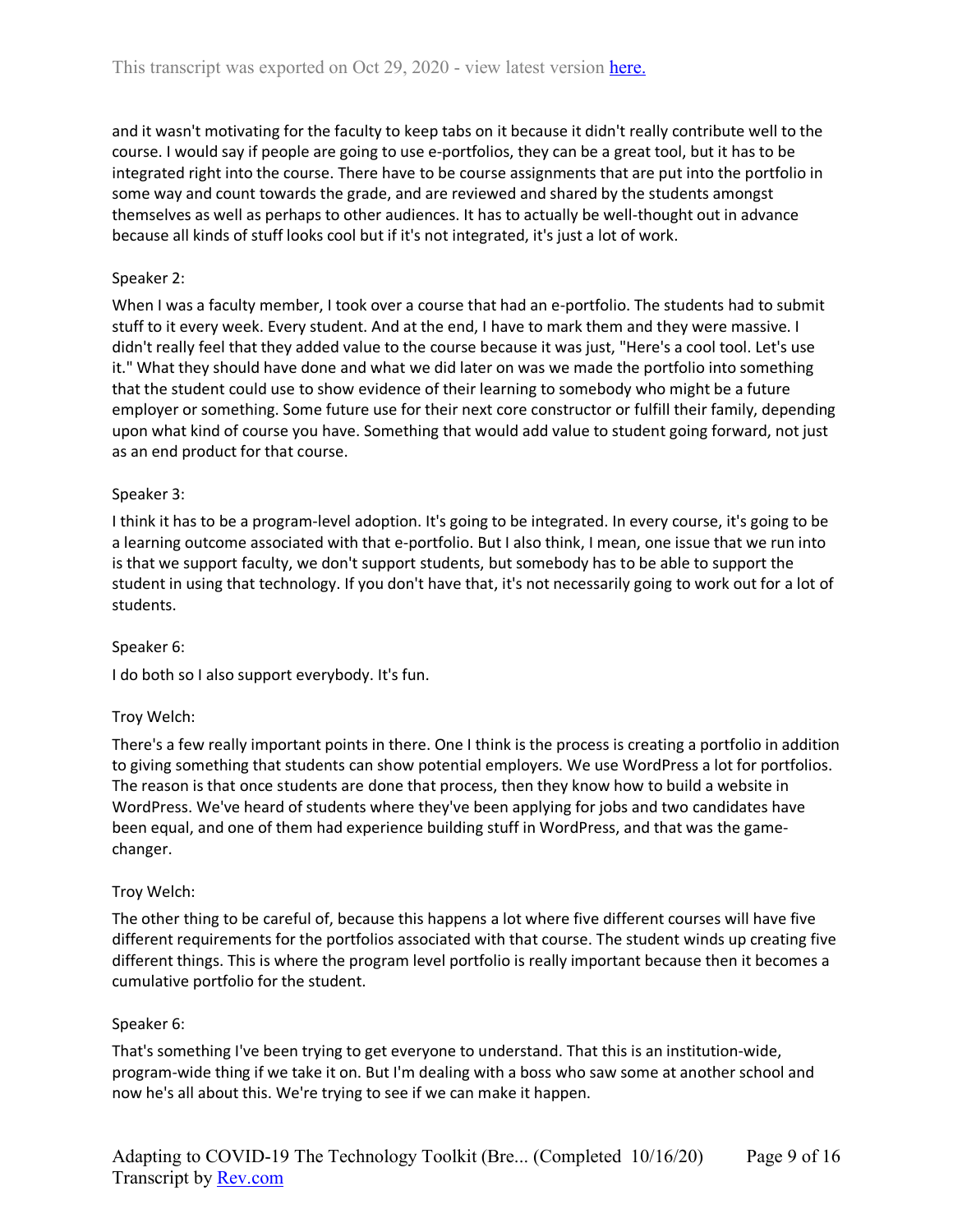# Speaker 2:

I think that point that Troy just made about the fact that it's available to the student after graduation is important. At my previous institution, they made the portfolios open to the students indefinitely. They didn't lose access to their portfolio after they graduated. But most places don't do that. Students spend a lot of time on an internal portfolio that they can't use after they graduate, it loses a lot of its value.

# Speaker 6:

That's a good point.

# Speaker 2:

The WordPress idea, external idea, I can see the attraction of that because students can keep it forever.

# Troy Welch:

The other thing that's helpful, there'll be two kinds of students. Those students who get in to do a portfolio, they want to satisfy the assignment criteria and be done with it. Other students, they want to play around with the design and explore the fonts and really personalize it to themselves. We've also had great success using pre-built template sites with some prompts in place, "Here's how you change the menu if you want to change the menu. Here's how you do this." Kind of self-documenting. Then, those are just copied and cloned for individual students.

# Troy Welch:

It may be useful to have a look at the OpenETC WordPress because there's a ton of portfolio work on there. You can pick through and look at them, open, roll in if you like. Wait a second. That sort of thing goes in there quite a bit. People will create the beginnings of a templates-type for the student and then the students carry them on from there.

# Troy Welch:

There, that's the main site and there's a sidebar on the right that it collects the 20 or 30 ministries and site. It looks like some of them are portfolios.

Speaker 6:

Okay, thanks.

Troy Welch: You're welcome.

Speaker 2: Oh, yeah, thanks. That looks great.

Speaker 5:

I'm just going to put a shoutout to OpenETC because I use them all the time and I'm actually got myself into the community. I love what they do with OpenETC is amazing. They have WordPress, they have Mattermost, they have a lot of different tools that you can try out if you don't know about it. I highly recommend checking it out.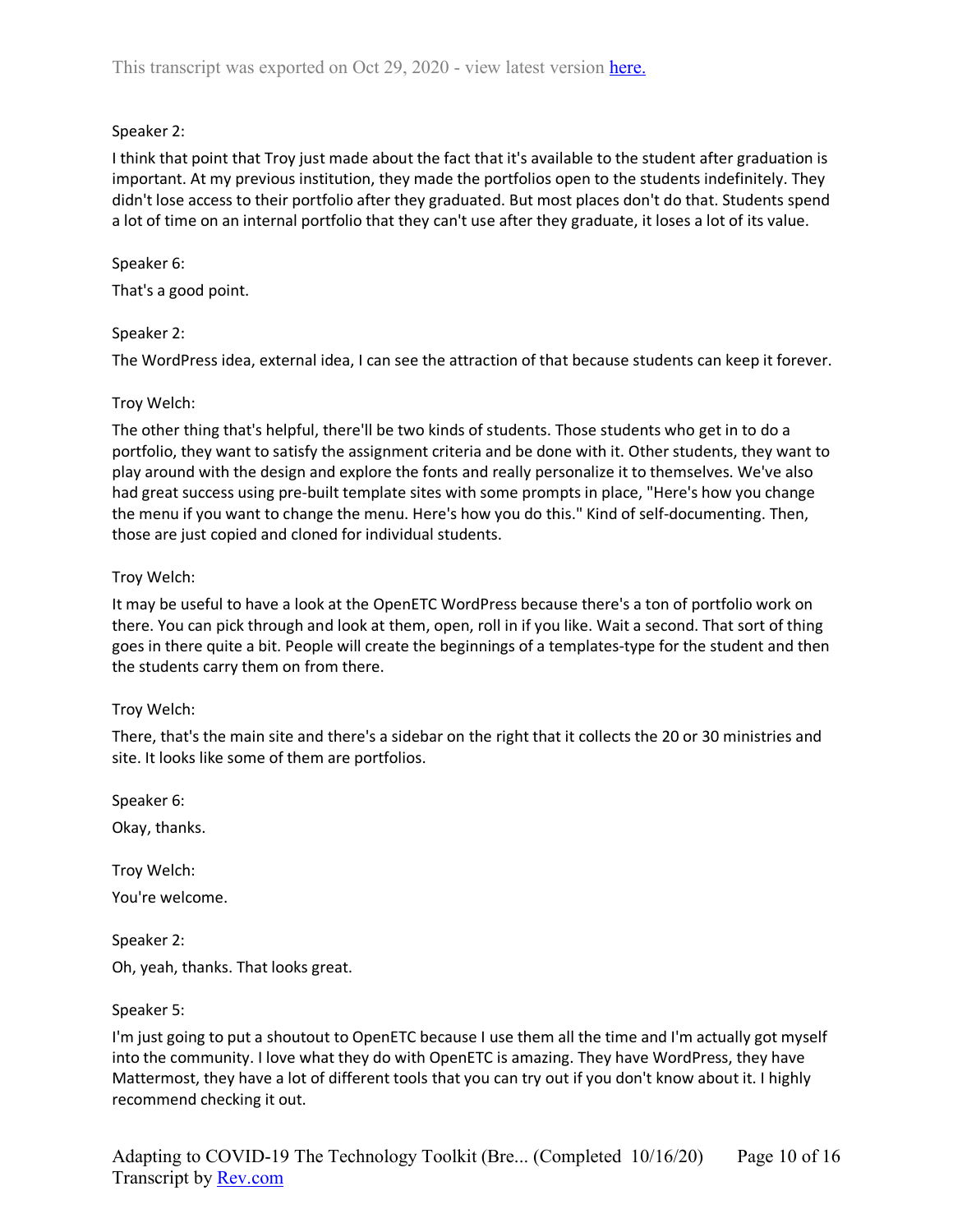Speaker 2:

Yeah, that's great. Thanks. Why did I not know about this place? What?

Speaker 6:

<span id="page-10-0"></span>Exactly.

# Q&A Question 8

# Pan Luo:

One thing I also want to know if they also have a Sandstorm which is a platform that you can draw on different applications so it's a good place to play different things. Very easy to set up and one click so you can have the applications ready.

### Troy Welch:

Yeah, that's a great environment. The term we've been using is pop-up ed tech around Sandstorm. If you need a collaborative document for a meeting, you just pop it and away you go. It happens very quickly. We keynoted an e-TED conference in Cologne a few years back and tried to have a remote about a hundred people co-edit an inter-pad document. It was mayhem because the first thing everyone had to do is hit Enter to create a new line and the document was just ... It was pretty funny.

Speaker 2:

Sandstorm is an Etherpad document?

Troy Welch:

Sandstorm, no. Etherpad is one of the utilities that's available in Sandstorm.

# Speaker 2:

Because I use a combo of sort of open Etherpad items that are temporary collaborative documents. They only last for 60 days or 90 days or something.

# Troy Welch:

The nice thing about the Sandstorm environment, it gives us access to quite a few things that anyone of which would be hardest to set up for two or three people, but encapsulated in there, it works really well. There's the link to the ... but I think there is also a link forward chats, apps dot, at open dot CA, I think, forwards to that [inaudible 00:29:45] link too.

# Speaker 2:

If students were to use Sandstorm, they have to have their own account, right?

# Troy Welch:

Yes. The Open Ed tech coop stuff works on the basic idea is it's collaborative and various institutions if they're able to contribute infrastructure or person hours or assist, they do that. Other institutions contribute support materials. There is an anticipation that institutions will support projects somehow or another. There's quite a few institutions in British Columbia who are part of that cooperative. I don't

Adapting to COVID-19 The Technology Toolkit (Bre... (Completed 10/16/20) Transcript by **Rev.com** Page 11 of 16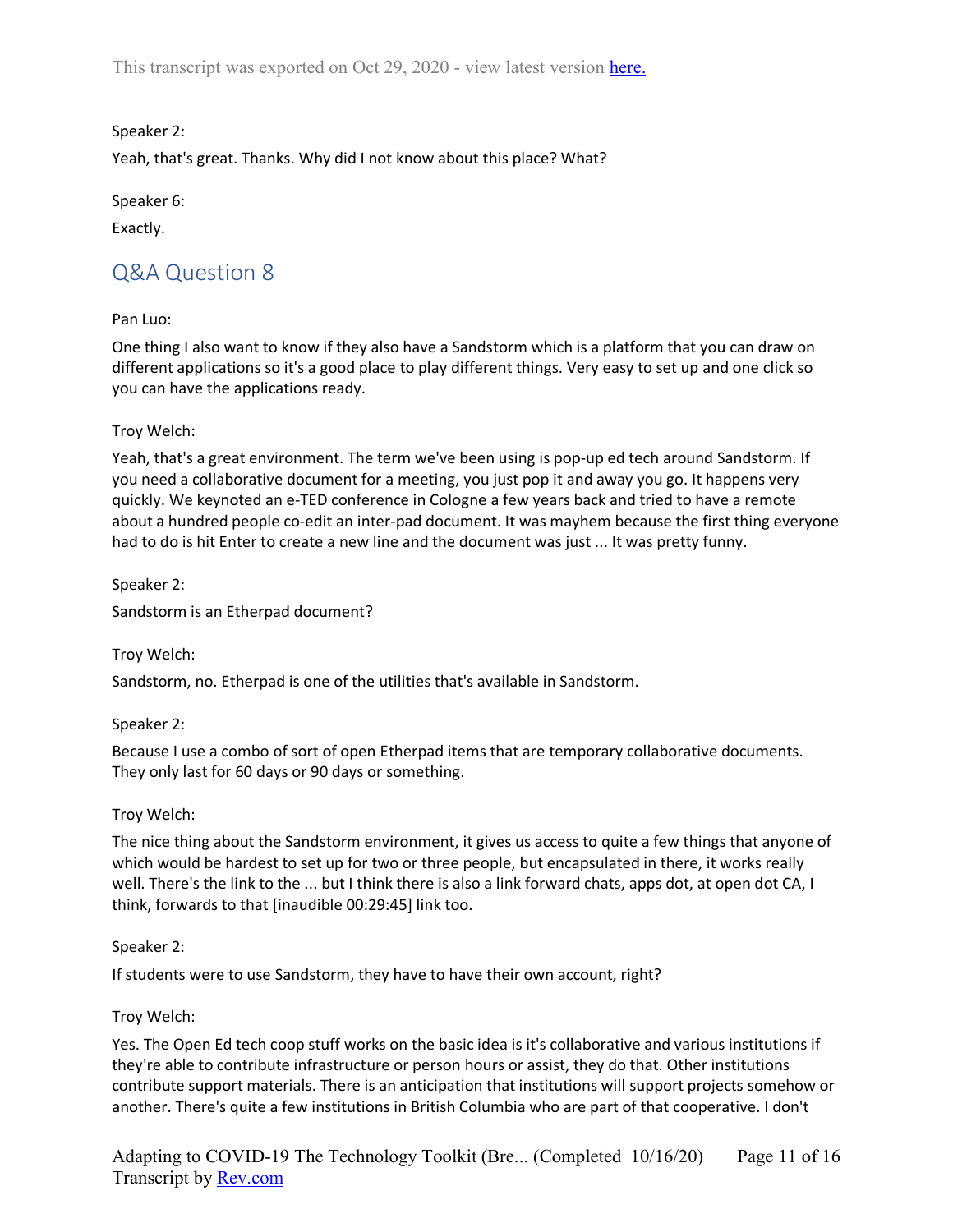have a full list in front of me right now but there's about 15 or 20 institutions that are part of the Open ETC. Most of the logins were kind of the idea of the domain whitelist. If your institutional domain is whitelisted on various facilities, then you can create an account.

#### Troy Welch:

Let us check. There may be a list on the WordPress item. Not sure. Well, the Open ad link I dropped in there, it has a pretty good job of explaining how the organization works.

# <span id="page-11-0"></span>Q&A Question 9

Troy Welch: What else is on people's minds?

#### Speaker 2:

I think the biggest challenge for me, that I work with both people who are going to teach online courses and people who are just temporarily teaching a course online, then it's going to go back to face-to-face eventually. They don't want to spend lots and lots of time developing a fully online course because they know that later on, they won't need that. They want a functional course that maybe they could use as a blended course afterwards. I think that's very practical and I support their idea, but a lot of people that have never done blended or online before have really a difficult time conceptually understanding not just technically but conceptually understanding how they're going to use the materials they put in there, how to choose what they're going to put in, and what tools they want to use, and how much work it will be for them and their students.

#### Speaker 2:

Sometimes they have very strange ideas. One group said, "Well, we'd like to create doable PDF documents that the students could print out. But they're not going to print them out and bring them to class. They don't have printers at home. Most students don't have printers at home. For the next number of months they're fully online so why would you want to do that? There's no point to do that. It should be either they're submitting their assignment through the learning management system or they're not. Because they're not going to hand it in any other way. Physically, there just isn't any way.

#### Speaker 2:

I heard, I don't know if it was just scuttlebut, but I heard that in some institutions they're asking teachers not to hand out pieces of paper even in a face-to-face class. There won't be any handouts whatsoever. It will all have to be in the learning management system, all the documents that they want to hand out, because of the contact and the danger that creates for everybody if things are touched all the time. They want to reduce the contact. So even if people are able to go back into the classroom, it may be kind of different than what they're used to.

# <span id="page-11-1"></span>Q&A Question 10

#### Speaker 2:

Also, another challenge I've noticed just that not all of our students were technically-prepared. I mean, they are not afraid of tech the way my generation is and was, but they do not have tech. They were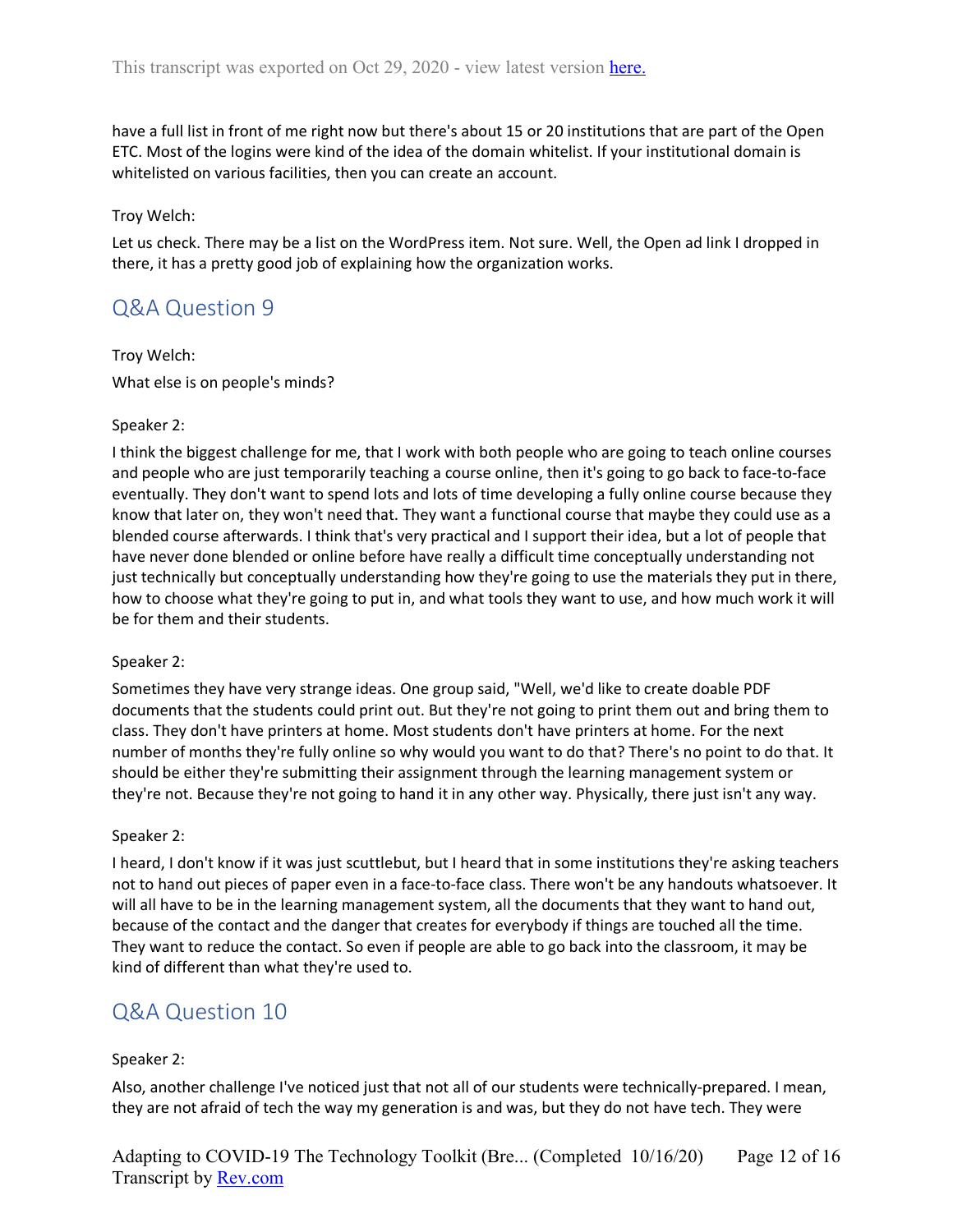using the labs at the school, or coffee shops for internet, or all of that. We have some students who just have a smartphone. They don't have a laptop or a desktop. It's an economic issue.

#### Speaker 3:

We certainly encourage faculty, at least, ask students. Have a technology survey that they're giving students before class even starts, if they can, if not the first day so they ... It's short. Just to get some sense of the kind of devices students are using, whether they actually have reliable internet access or not.

# Speaker 2:

Yeah, we do that.

### Speaker 3:

<span id="page-12-0"></span>Because It's going to shape the way you're going to teach your class. Or it should, hopefully.

# Q&A Question 11

### Troy Welch:

Another big consideration for distributing things online is everything is sent to a student now is assessed against the student's data plan. If you've got a gigabyte or at the movies and a bunch of large files loaded down with photographs, and then that could wind up costing each student an extra 50 or 60 bucks if their data plan doesn't go far enough.

#### Speaker 2:

Yeah, I heard some students were surprised in the spring. They were using their data for stuff they weren't expecting.

# Speaker 5:

That question has come up quite a bit at our institution and so we are loaning laptops to students who don't have them. That is one of the programs that has gone through at our institution. But the question around internet keeps coming up so I know there have been funding initiatives to support students who don't have internet or they don't have the funding to purchase wifi, things like that. There has been some applications that students can make for funding, for things like that, but the bandwidth and the internet, that's the bigger issue for a lot of students, I think. At least in our institution because we are handing out laptops to people if they don't have them.

#### Speaker 5:

It's not just the students who are having issues, too. It's faculty, trying to make sure they have the right equipment. If they want to make videos, they need to make sure they have a working camera in their laptop at the very least; and ideally, a headset with a microphone. They're sometimes running into issues with their departments or schools not funding them to get the adequate equipment. That's been an issue for a while. Then, even just getting it, because a lot of places ran out of headsets with microphones.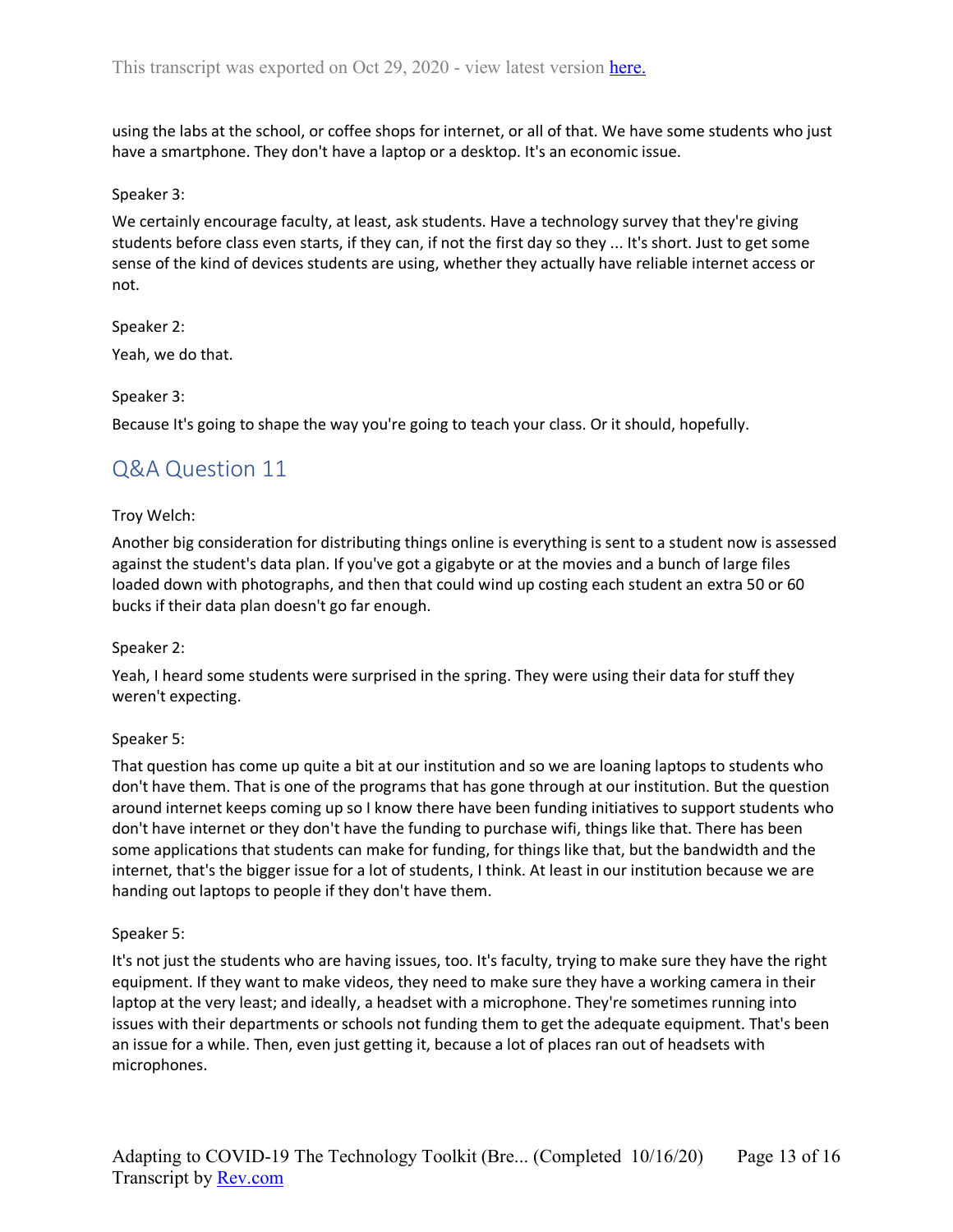# Troy Welch:

Well, the other thing I hear about are families that are having difficulties. There's two parents working from home and three children doing various levels of schooling in university remotely. Now, you have five people all trying to do a Zoom meeting over the same small little internet connection. It wreaks havoc to some extent. See, we're trying to encourage our faculty to think about the personal situations that students may find themselves into as families are coping with issues like child care and parents have to be working one way or another all of those issues. Requiring everybody to be bright and sunny in the same place online for three hours each week is maybe not as practical as it once was.

Speaker 2:

<span id="page-13-0"></span>Yeah, that's very true.

# Q&A Question 12

#### Speaker 3:

Well, I think a lot of these issues will become more apparent in the fall than they were in those last couple of weeks in the spring when basically most of us were forced to be at home. Suddenly a lot of people were back at work and now they're trying to juggle all of being online and having the kids at school or at home, and trying to find a place they can work. I noticed, I went into work the other day and we don't have a lot of space open for students. A couple of computer labs were half the size and then to some open corners. It was all full of students. I mean, clearly, students are looking for a place where they can access the internet, bring in their laptop to work. I'd actually really like to see our institution, at least open up classroom space so that students can go in, have a place to sit and work and use the internet. Even if it's only five people who are allowed in a classroom, well, who cares as long as they have a place to actually work, it would be nice.

#### Speaker 6:

That's been a pretty big thing with our students because we go year round. Right in the middle of our full normal summer term. But a lot of them are in houses where they have four or five roommates or they've got a large extended family so they have no quiet place where they can listen or do their work. They're like, "Please, please, open the library. Let us back in the campus. Anything." Because they don't have that space to work. Sometimes it's not just the internet.

#### Speaker 2:

Some of my colleagues, they're saying the same thing with their little kids.

#### Speaker 6:

Yes, we have a few faculty members, too, who are like, "Can I just come in to teach my class from campus?" It'll just be me, I'll be in a classroom, I won't talk to anybody, I won't see anybody. But I got to get away from the kids.

# Speaker 2:

The challenges. Are you able to go back to your workplaces? I see everybody here is at home. At least, it looks like everybody is at home. I'm at home.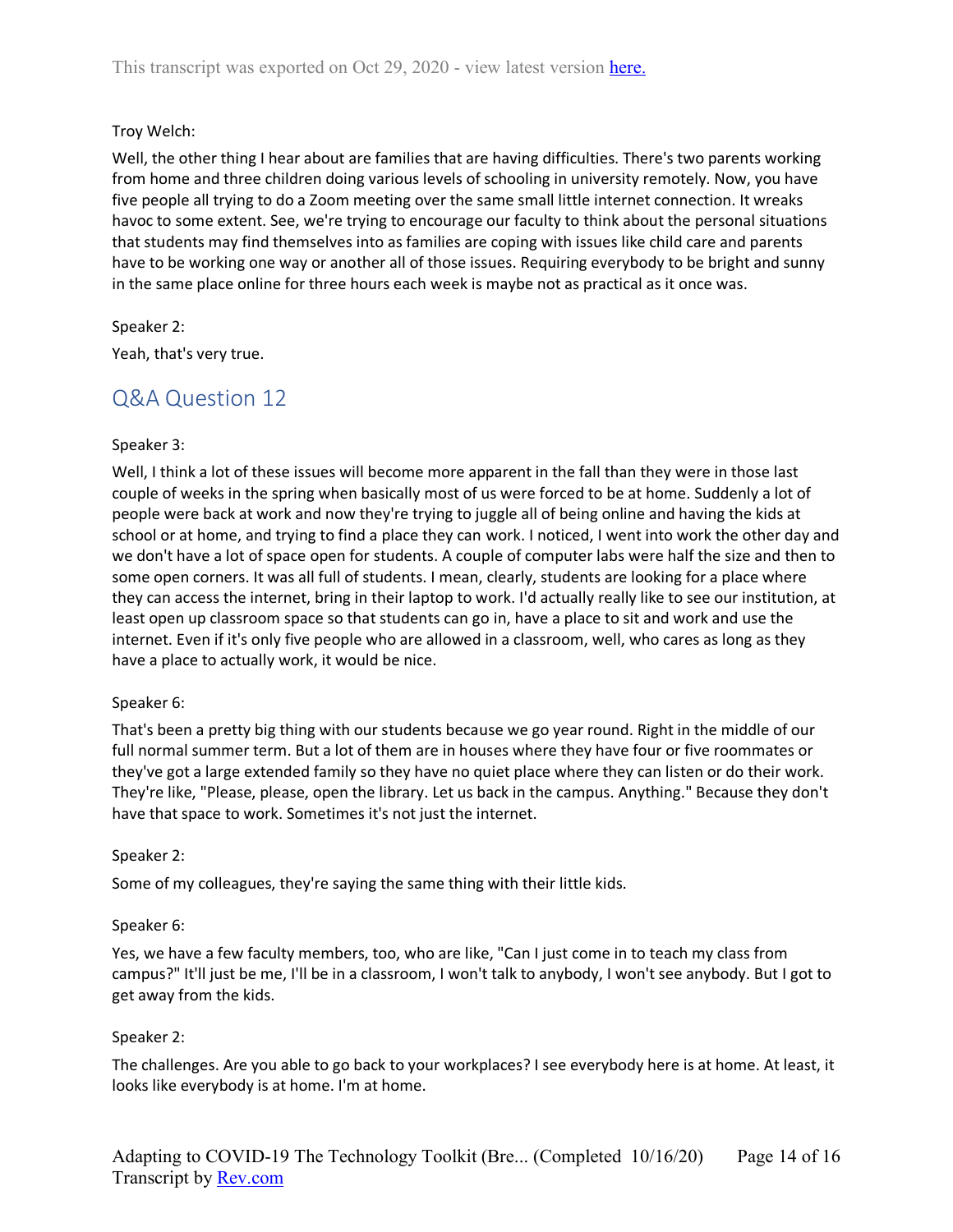# Speaker 5:

We have a new protocol at our institution where we have to, first of all, pass the COVID safety training course. Then, we can fill out a form. I'm hoping to go to the office next week just to pick up things. I just want to run in, run out, but I have to fill out a form to inform people when I'm going to be there, where I'm going to go, and what I'm going to do, how long I'm going to be in the office, whatever. Anybody who wants to come on, and that's staff, faculty, students, and anybody external who wants to come on to the campus has to pass this course and also fill out forms in order so everybody knows who's going to be where so they can make sure things are cleaned.

# Troy Welch:

I think we have a similar protocol in place. I don't have small children so I'm in no hurry to quit work and get home. Sorry, I got to admit I haven't paid much attention to it.

# Speaker 3:

We can't work at work. I guess I could if there was a specific reason to go in, but you have to have approval to go in and then you have to swipe your card so they know that you've been in a certain building. I mean, we get emails all the time that basically says, "Do not come in."

# Pan Luo:

Our unit is still ensuring the options. I guess, one option might be rotations. Some could work on certain weekdays. But it's still not finalized.

# Speaker 2:

I think my institution has the same kind of rules about the protocol. At the same time, each office within the institution has to be reviewed by the health and safety committee. They will tell the manager of the department what kind of things have to be put in place before anybody can return. So I don't think our offices are ready yet. I don't think that's been reviewed and completed because it's a massive job to review all of the offices and classrooms on a big campus.

# Pan Luo:

We're discussing a lot of these challenges but something I would like to learn whether you have seen any new opportunities during this COVID situation.

# Speaker 5:

Yes, I'm going to speak for our unit is actually getting bigger because we've been needing more support, but because of the pandemic we're actually getting it now. That's one good thing.

# Speaker 5:

Plus I actually see a lot of faculty embracing this new technology. People who've never used the technology that we've had at our fingertips for years are now like, "I never knew this existed. I never knew what this could do. I'm so excited. I'm going to keep using this after everything supposedly gets back to normal." For my perspective, there's been some really cool and positive things.